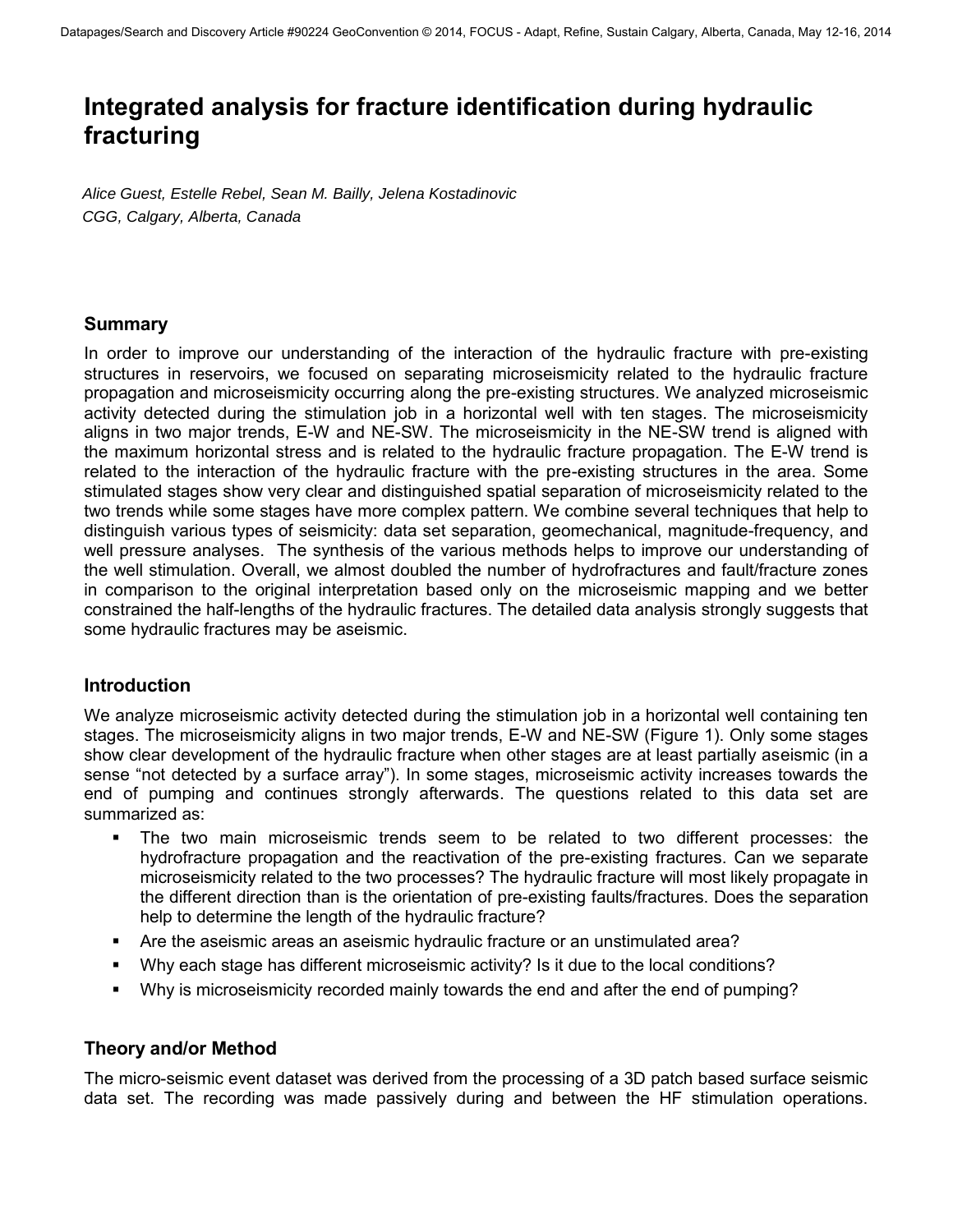Through 10 stages of the stimulation, more than 4000 micro-seismic events were detectable and locatable. These events occurred during and after the active pumping stages.

#### *Data Separation*

In order to estimate the hydraulic fracture length, it is important to isolate microseismicity that is relevant to the hydraulic fracture propagation. As a first step of the analysis, the events that occurred during the injection are separated from the events that occurred past the injection. After the injection stops, the pressure gradient changes and the fracture cannot propagate in the tension any more. The main hydraulic fracture closes changing thus the stress regime in its surrounding. By separating the data according to the injection time, we separate the events that are not related to the hydraulic fracture propagation and therefore related to the fault/fracture reactivation.



Figure 1: All microseismic activity (left) and microseismic activity that occurred during the injection (right). The display is the same as on Figure 1.

#### *Geomechanics*

Hydraulic fracture propagates in the plane perpendicular to the minimum stress in the region. The extent of the fracture is limited by the stress barriers that are typically present in the vertical direction due to the stratigraphic layers but also in a horizontal direction related to the local pre-existing structures and heterogeneities. The microseismic events related to the hydraulic fracture propagation should align along the plane of the hydraulic fracture. Because of the stratigraphic layers, microseismicity often aligns along the maximum horizontal stress direction (SHmax). From the set of the pre-existing structures of various orientations, the set most favorably oriented for the reactivation is with an azimuth about ~30 degrees from Smax (pole to the fracture lies in the plane of Smax and Smin and is inclined 30 degrees from Smin). Therefore, microseismicity related to hydraulic fracture propagation and reactivation of pre-existing structures should show different geographical trends.

#### *Engineering curves*

Pressure decline in the well and injection rate provide additional constrains to the data separation. If pressure in a well suddenly drops while injection rate is hold constant, some significant volume of fluids got lost in the formation. The sudden drop could be most likely related to the loss of fluids on a fault.

#### *Magnitudes, range of magnitudes, and b-values*

Magnitudes of events and b-values provide an additional constrain to the data separation. Such a technique has been used for interpretation of microseismicity related to the hydraulic fracturing (e.g., Urbancic et al., 1999, Maxwell et al., 2002, Schumila et al., 2009, Baig et al., 2010, Vermylen and Zoback, 2011). The b-value is related to the relative magnitude distribution in a data set: If the logarithm of the number of earthquakes of a given magnitude is decreasing by 1 with the increasing unit of magnitude, then b-value is 1; the logarithm is decreasing by 2 with the increasing unit of magnitude,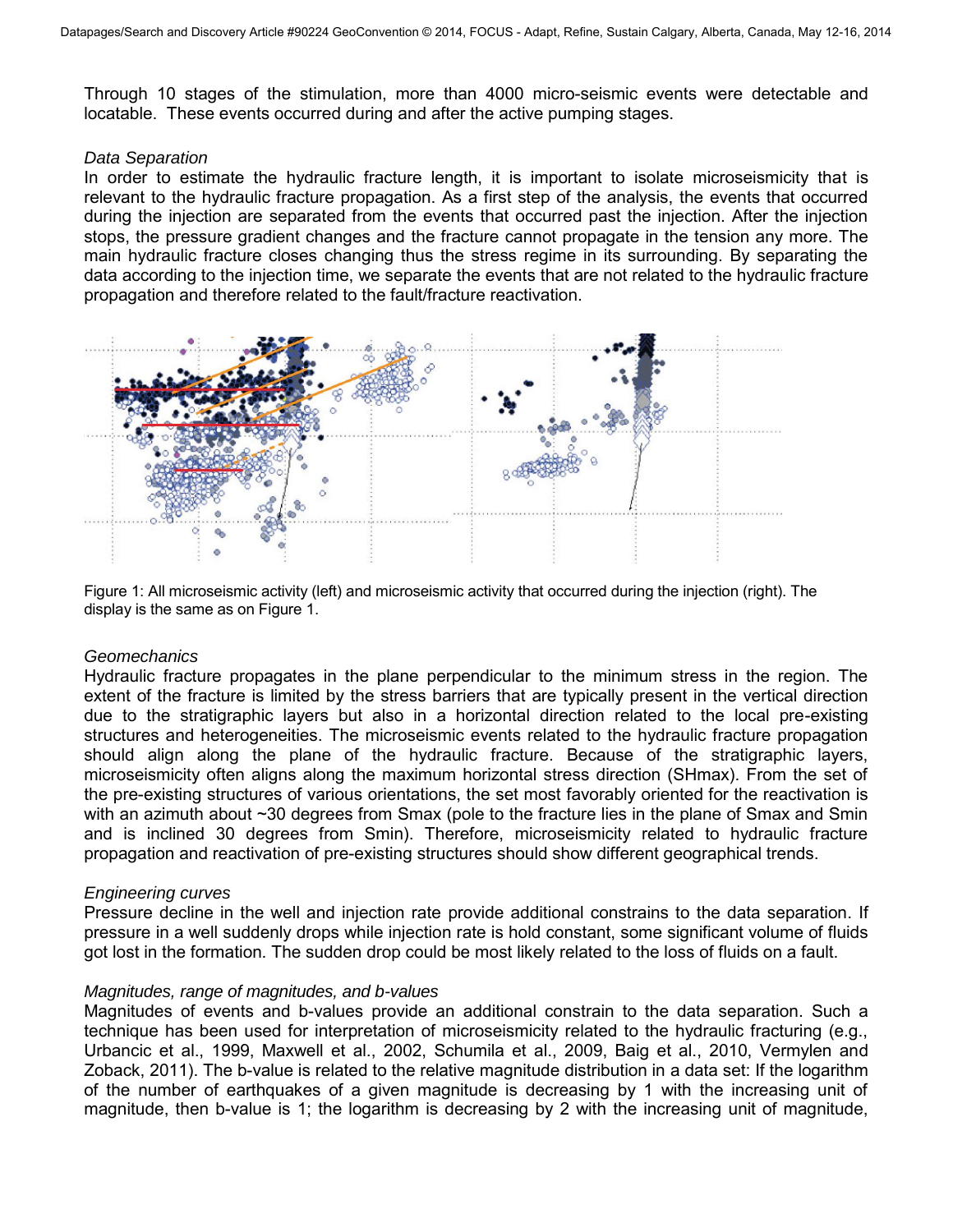then b-value is 2. From the interpretation point of view, b-value close to 1 is typical for tectonic earthquakes (Felzer et al., 2004) and b-value >1 is typical for earthquake swarms and hydraulic fracturing (Schumila et al., 1999, Baig et al., 2010). For the value of the magnitude itself, bigger magnitudes are usually signs of shear events on larger pre-existing structures.

### **Examples**

This data set shows two trends of microseismic activity, E-W and NE-SW. After separating the events according to the injection criterion, microseismicity in these two trends separates: The NE-SW trend is characteristic of microseismicity during the injection time and the E-W trend is characteristic of microseismicity that occurred mostly after the injection has stopped. The events that occurred during the injection show clear alignment along the maximum horizontal stress in the region; this confirms that they are related to the hydraulic fracture propagation. The seismicity that occurs after the injection has distinct E-W trend that is related to the reactivation of a pre-existing structure (Figure 1). In this case, the well was drilled to intersect the maximum possible number of natural fractures so its direction is not aligned with the  $S<sub>h</sub>min$ .



Figure 2: *Top:* Another example of microseismicity occurring during (yellow) and after (white) the injection. The interpreted hydraulic fractures are shown by orange and pre-existing structures by red lines. *Bottom:* The injection rate (black) and pressure (red) during the stage stimulation. Microseismicity is shown by circles colored according to the SNR (signal to noise ratio).

Microseismicity that occurred during the injection time is significantly less numerous. In order to understand the stimulation and to determine the hydraulic fracture length and the stimulated reservoir volume, it is not necessary to have a lot of microseismicity but to understand to which process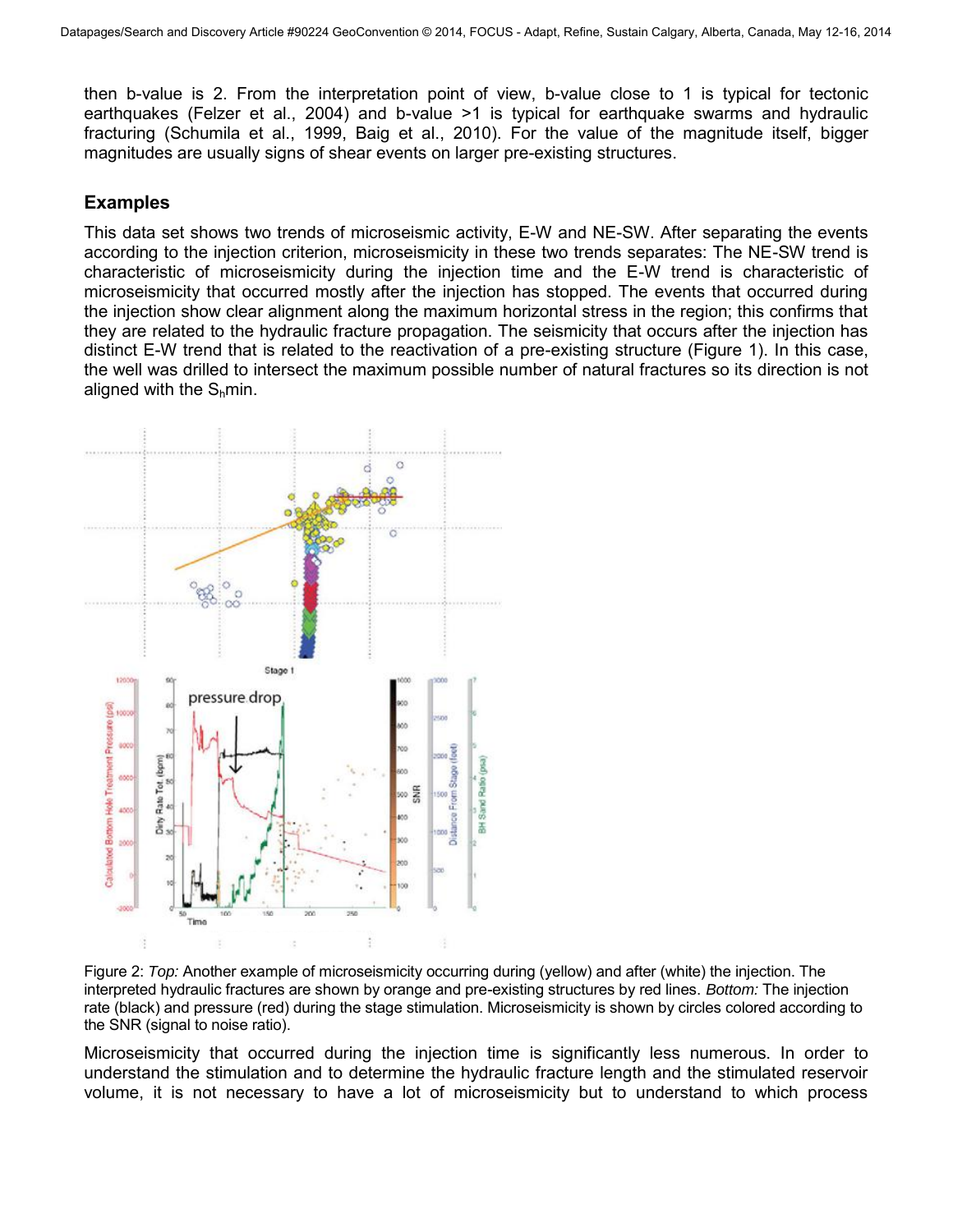microseismicity relates to. By selecting only the injection events, it is possible to see the events aligned in the direction of the maximum horizontal stress and therefore to interpret a hydraulic fracture for each stage, which was not possible while interpreting all microseismicity at once. In this case we increased the interpretation from one to three hydraulic fractures.

A similar example is shown on Figure 2. During this stage, microseismic activity changes the trend from NE-SW to E-W on the eastern side of the well during the injection period. By comparing with the engineering curves, a significant pressure drop of  $\sim$  3000 psi occurred during the simulation that coincides with the change in the microseismic trend and suggests that a pre-existing fault was intersected by a hydraulic fracture during injection time on the E side of the well.

The west wing of the hydraulic fracture has no seismicity during the injection time. The seismicity only occurs after the injection has stopped and it is located far from the injection point. Such an occurrence strongly suggests that there is an aseismic hydraulic fracture (in a sense with significantly smaller magnitudes than other events) that intersects a pre-existing structure at the distance and only the postinjection seismicity is detected This result suggests that hydraulic fractures may be aseismic (in a sense not detected by the surface network) and that a detailed analysis of microseismicity is needed to understand the stimulation.



Figure 3: Histogram of events for given SNR for the individual stages (numbered 1-10). The blue bars represent the SNR distribution of all microseismic events. The red and green bars represent the SNR distribution of microseismic events during and after the injection, respectively.

Another interesting characteristic to look at is the SNR (magnitude) distribution of microseismic events that occurs during and after the injection. Figure 3 shows histograms of these distributions stage by stage, and we separate the during-injection events from the after-injection events. What we observe is